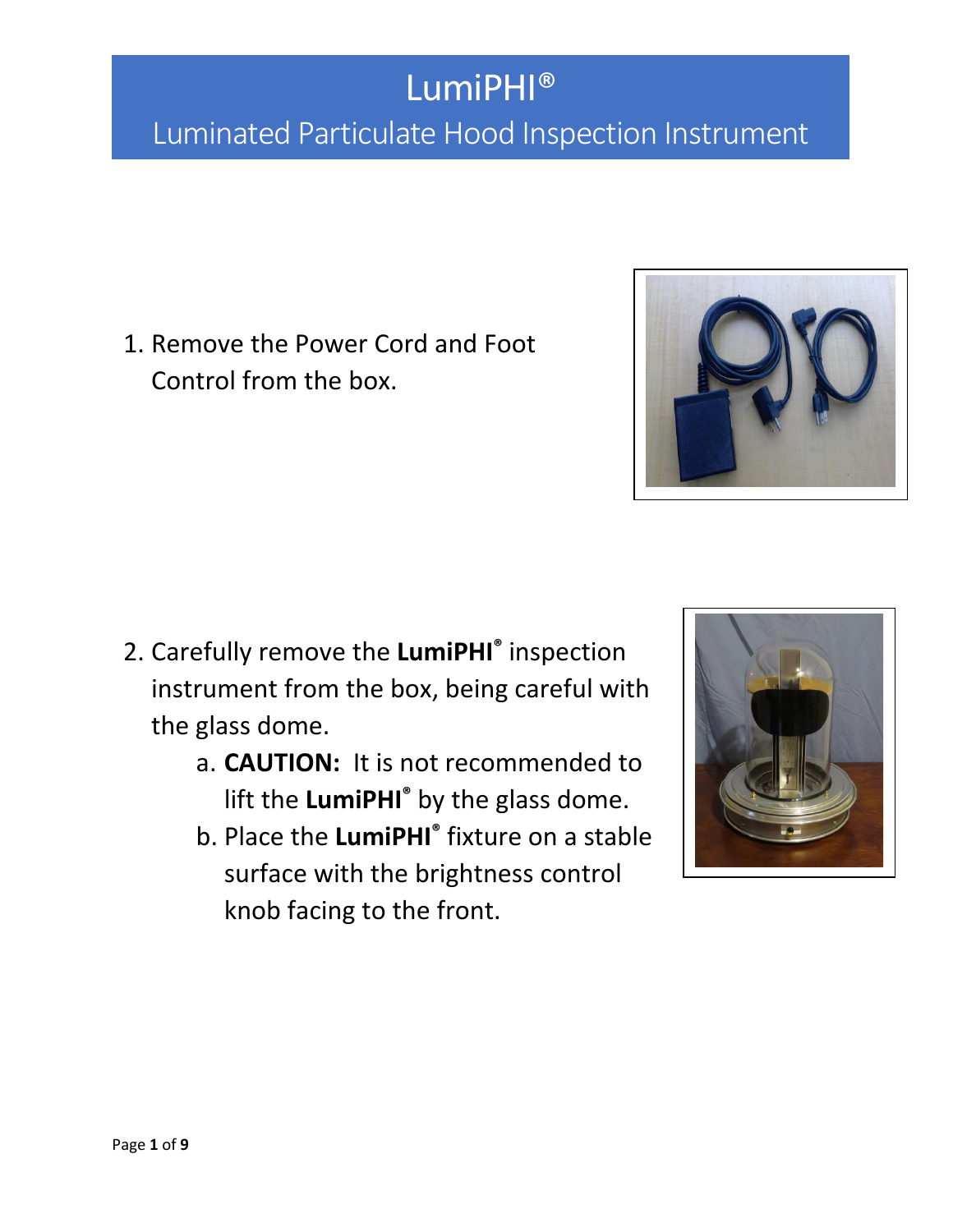#### Luminated Particulate Hood Inspection Instrument

3. Remove the four knurl thumb nuts that secure the glass dome base in place and set them aside to be reinstalled later.



4. Carefully lift the glass dome up off the fixture and set it off to the side, making sure not to damage it. Remember, this is a glass dome.

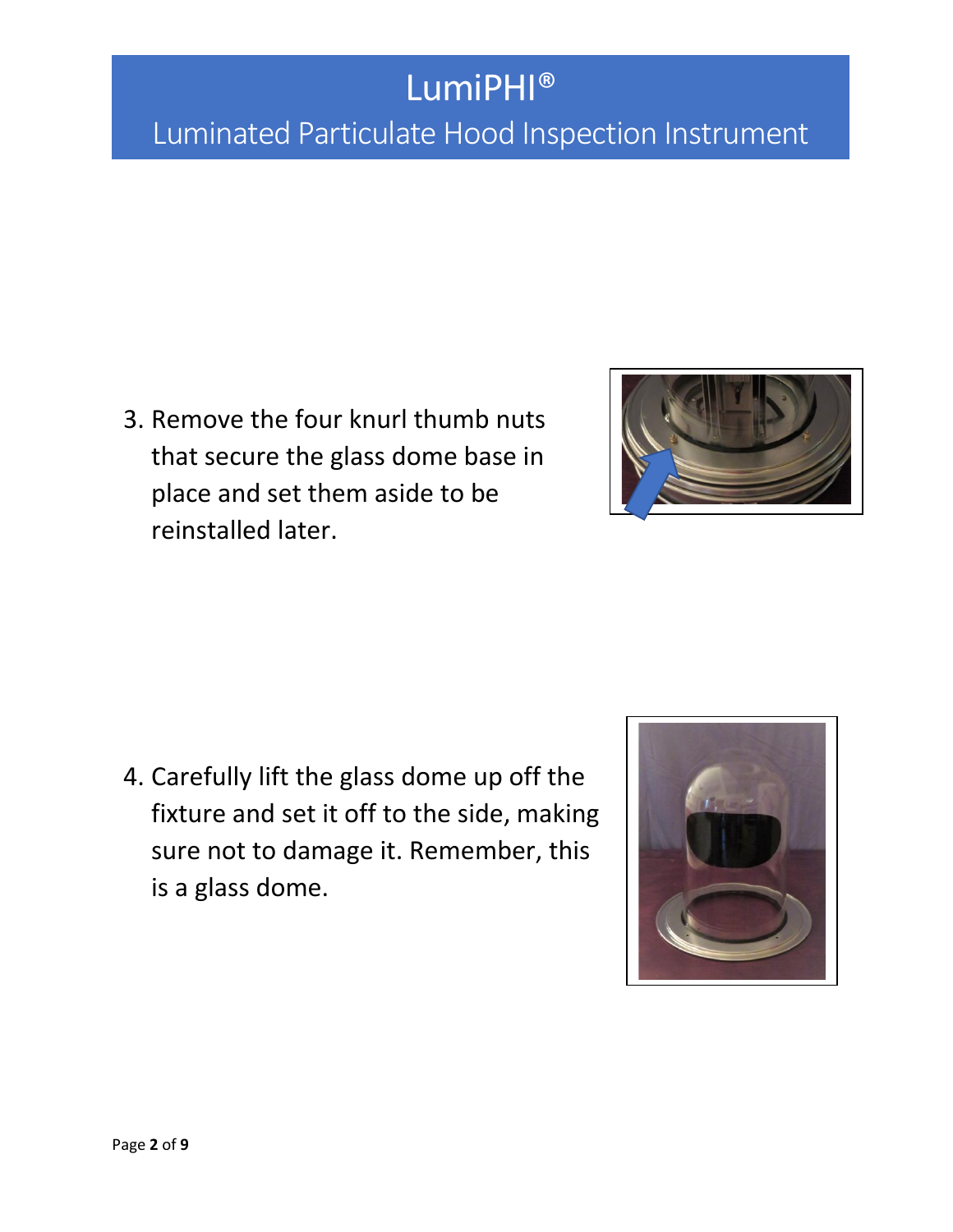#### Luminated Particulate Hood Inspection Instrument

5. Carefully remove the packing material that secures the light reflector in place during shipping.



6. Replace the glass dome on the fixture. Carefully place it over the reflector. Align the mounting holes in the base with the mounting screws located on the fixture base. Secure the glass dome in place using the thumb nuts that were removed earlier. NOTE: Do not over tighten the nuts - - only hand tighten them.

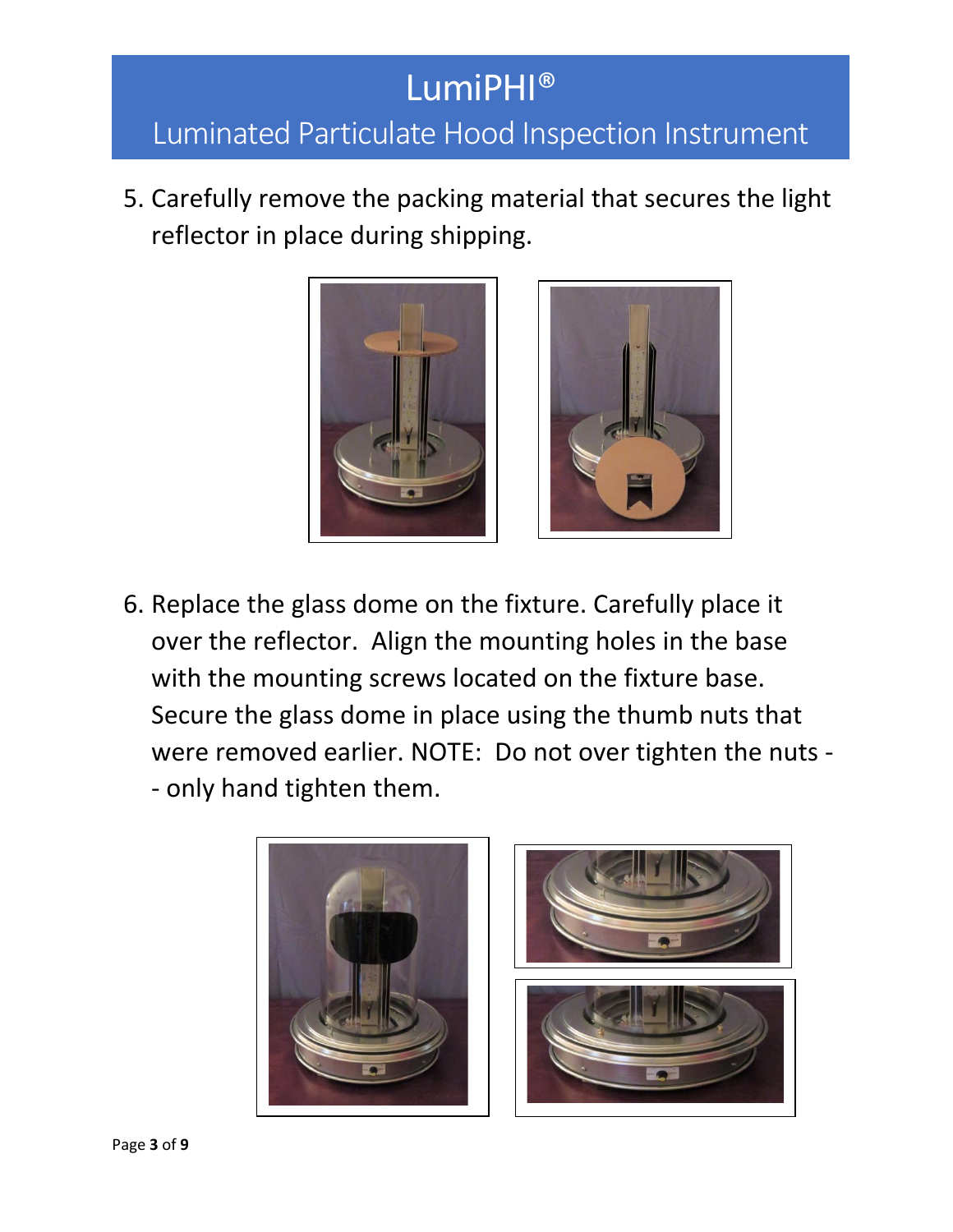### Luminated Particulate Hood Inspection Instrument

7. Plug the female end of the power cord into the back of the **LumiPHI®** fixture base and the other end with the three prongs into back of the foot control switch plug.





8. Plug the foot control switch plug into a 120 volt AC outlet.

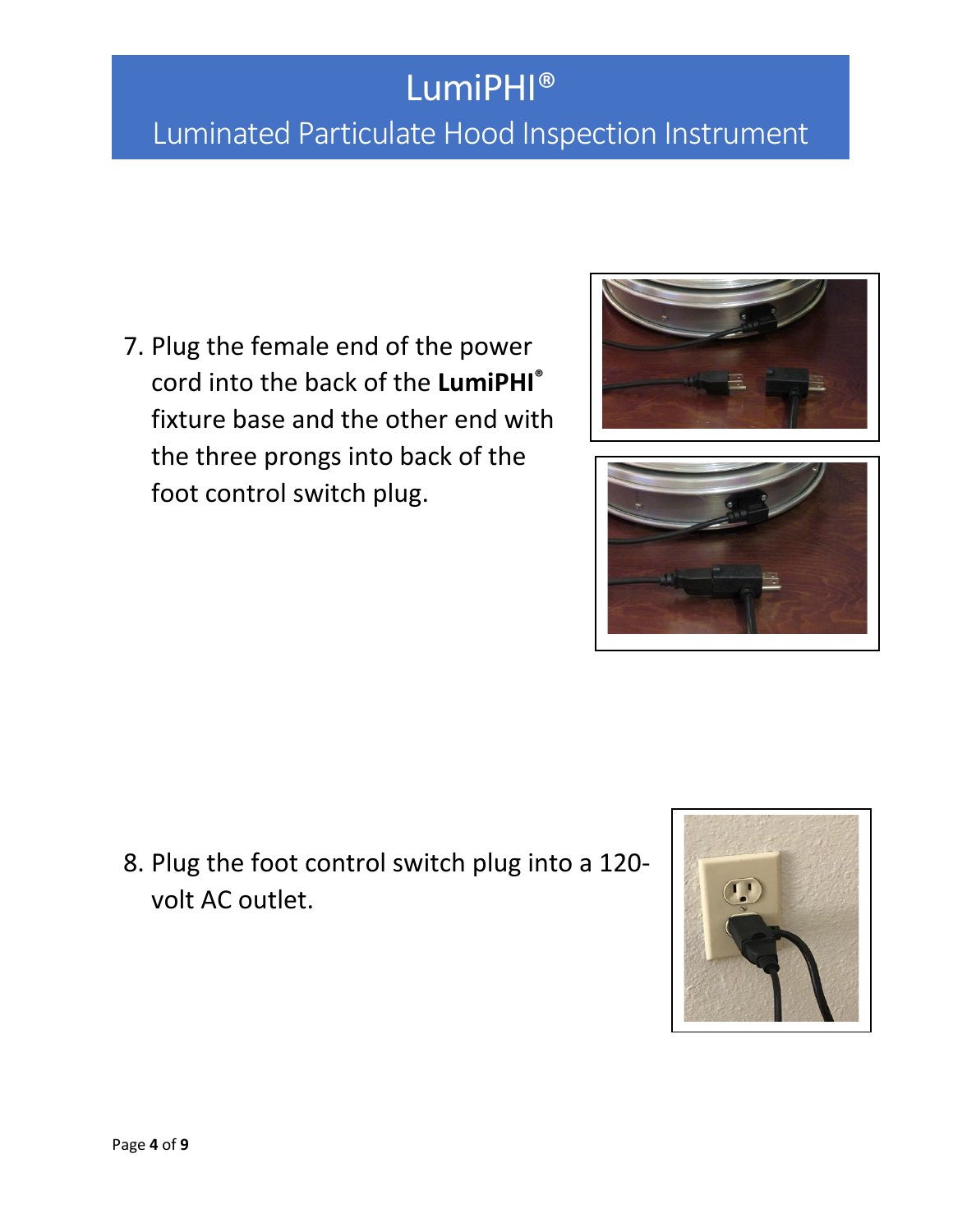#### Luminated Particulate Hood Inspection Instrument

- 9. Momentarily engage/press the foot control switch to turn on the light inside the dome.
	- a. **CAUTION: Do not look directly at the light.**
	- b. Rotate the brightness control knob clockwise and counterclockwise to ensure light intensity is increasing and decreasing.



- c. **Be Careful -- this is a bright light and can cause damage to your eyes if viewed directly.**
- d. Disengage the foot control switch to turn the light off.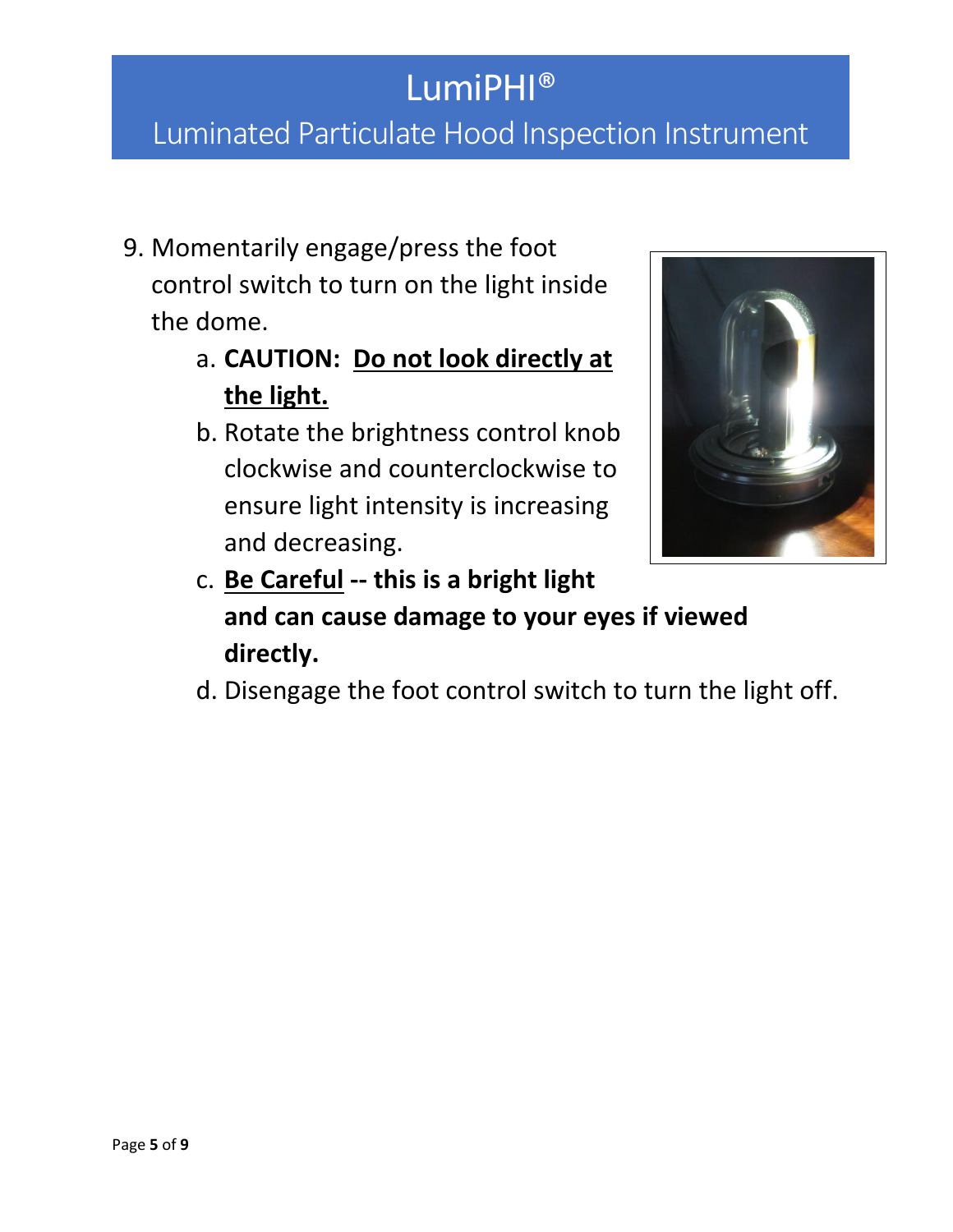#### Luminated Particulate Hood Inspection Instrument

- 10. Identify the Particulate Hood to be inspected.
	- a. With the blacked-out area on the dome facing forward, carefully slide the hood over the glass dome so that the face opening in the hood is over the blacked-out area.
	- b. Smooth out any folds to ensure an even inspection.





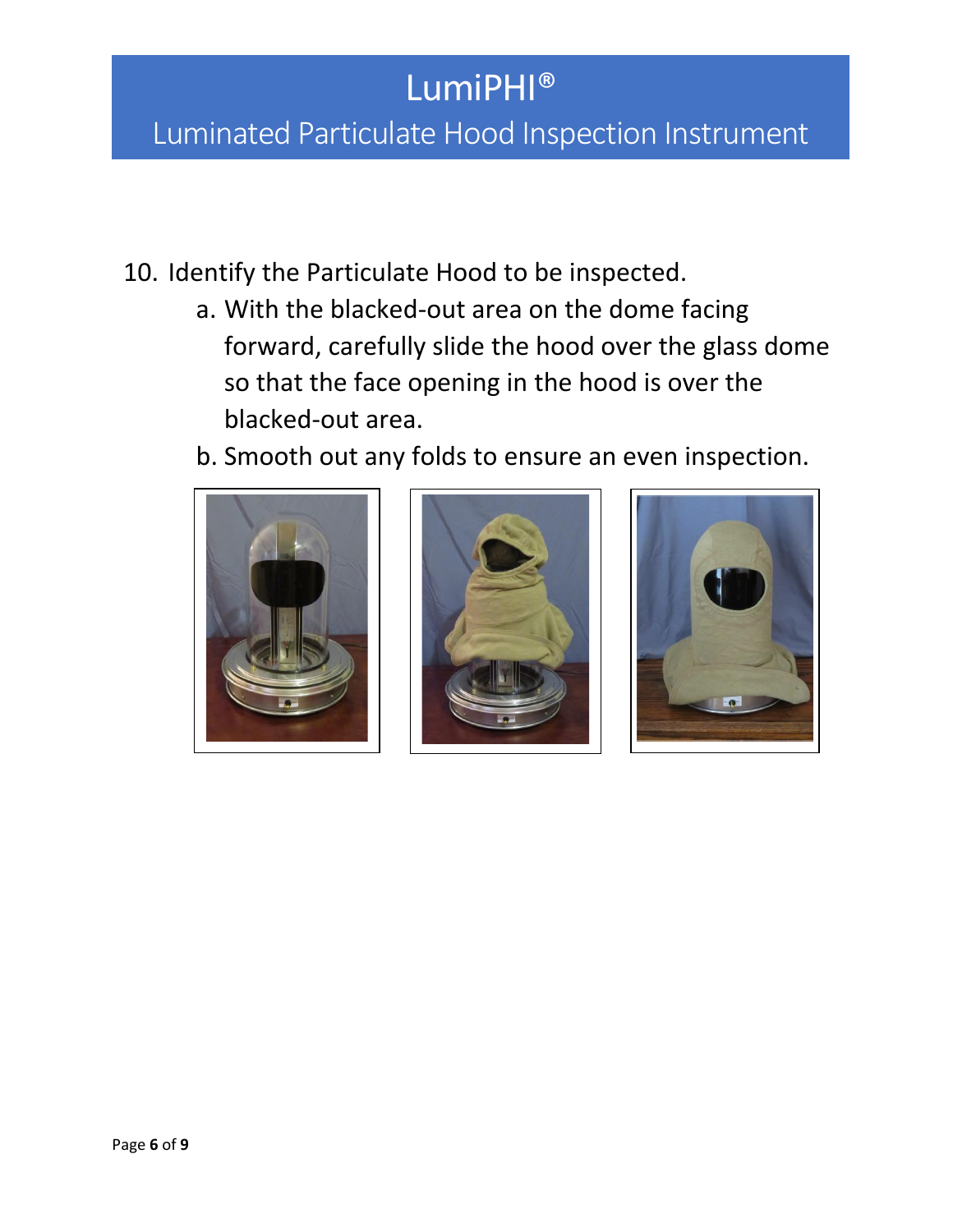#### Luminated Particulate Hood Inspection Instrument

- 11. Engage/press the foot control switch and adjust the light intensity for optimal viewing.
	- **a.** Light intensity required for optimal viewing will vary with hood configuration and color.
	- **b.** Maintaining the lowest level of light intensity for optimal viewing will



extend the life of the light source and reduce heat build-up in the glass dome.

12. With the foot control switch engaged, slowly rotate the hood 360-degrees thru the light inspection zone while viewing the hood. Note any defects or flaws in the hood.

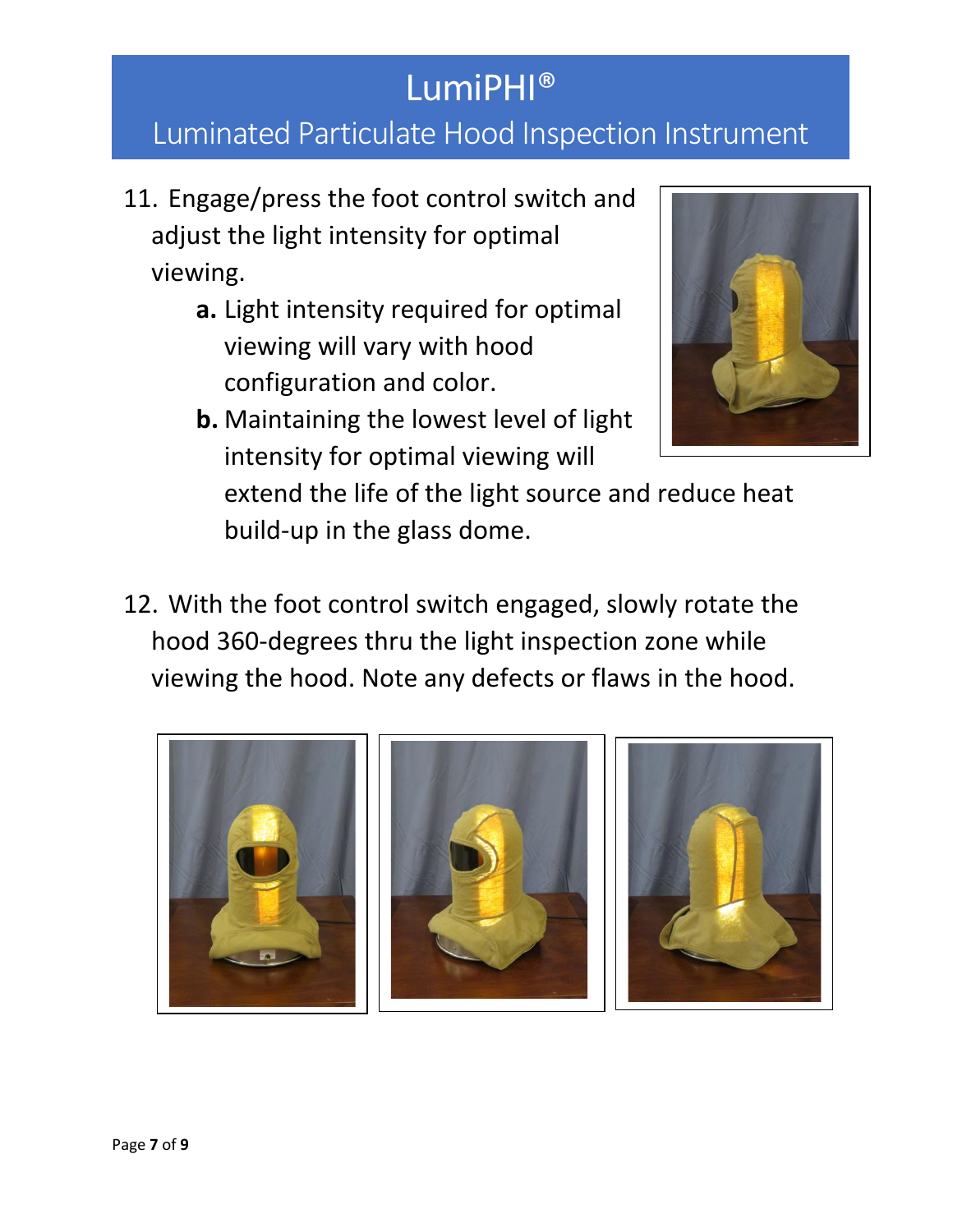#### Luminated Particulate Hood Inspection Instrument

13. After a 360-degree hood inspection is complete, disengage the foot control switch. Record the inspection results; a sample inspection form is attached to help you get started.

14. Remove the hood by sliding it up off the glass dome.

15. Repeat steps 6 thru 9 for the next hood inspection.

16. Once all hood inspections are complete, clean the glass dome with a mile disinfectant glass cleaner. You're now ready for the next inspection session.